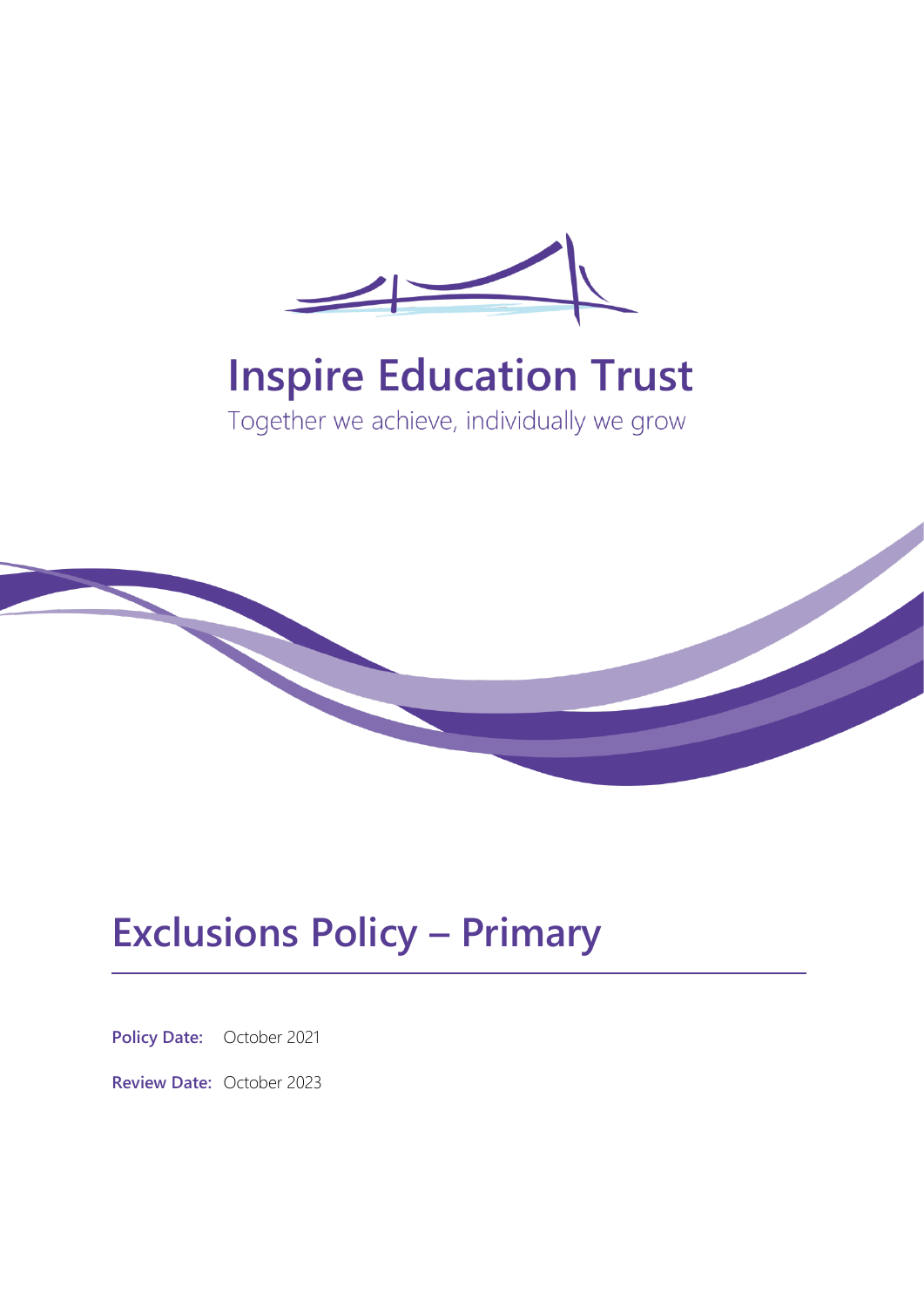## **Document History**

| Version | <b>Status</b> | Date   | Author      | <b>Summary Changes</b> |
|---------|---------------|--------|-------------|------------------------|
|         |               | Oct 21 | Rob Darling | Initial draft          |
|         |               |        |             |                        |
|         |               |        |             |                        |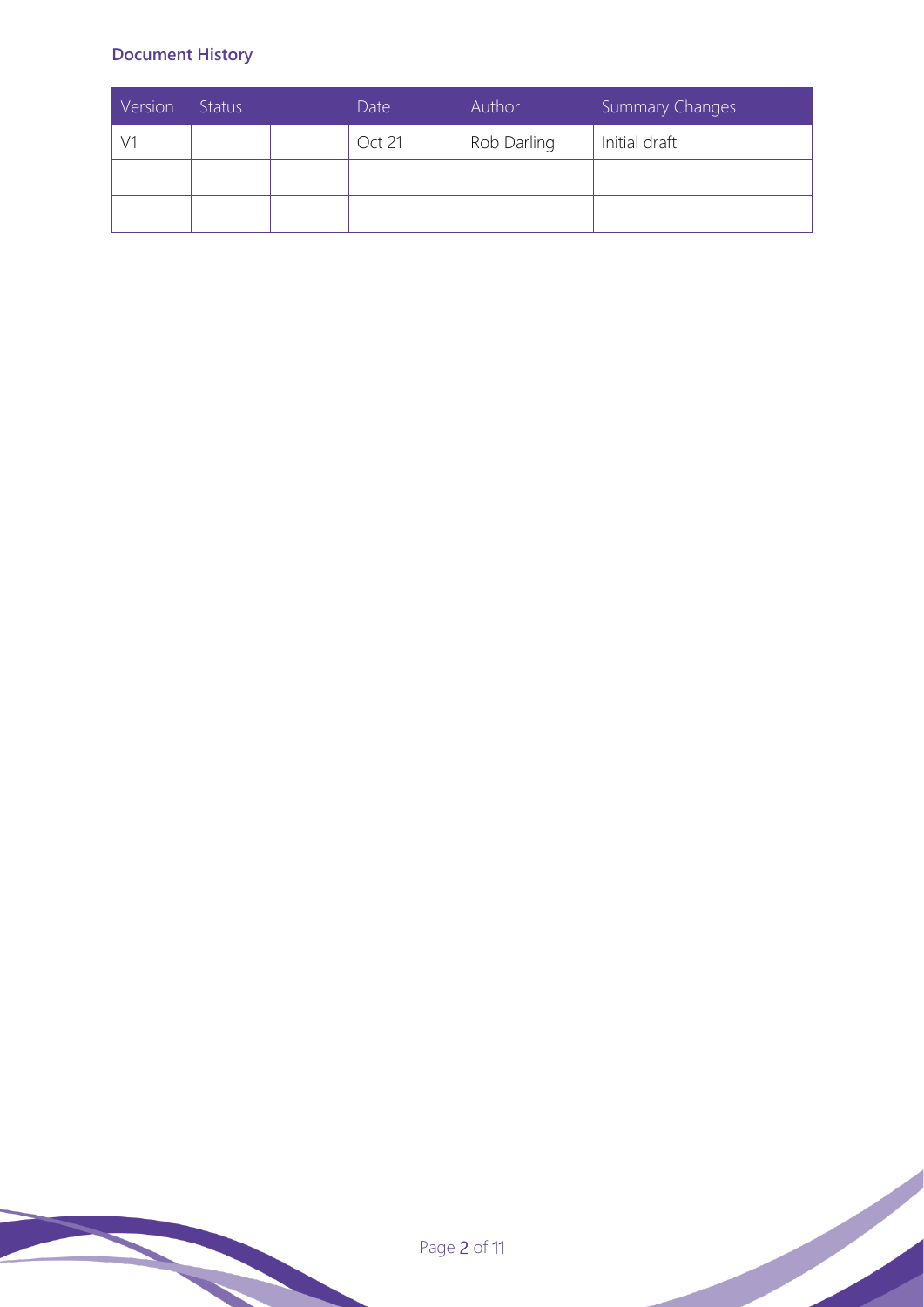## **Contents**

| 2. |  |
|----|--|
|    |  |
|    |  |
|    |  |
|    |  |
|    |  |
|    |  |
|    |  |
|    |  |
|    |  |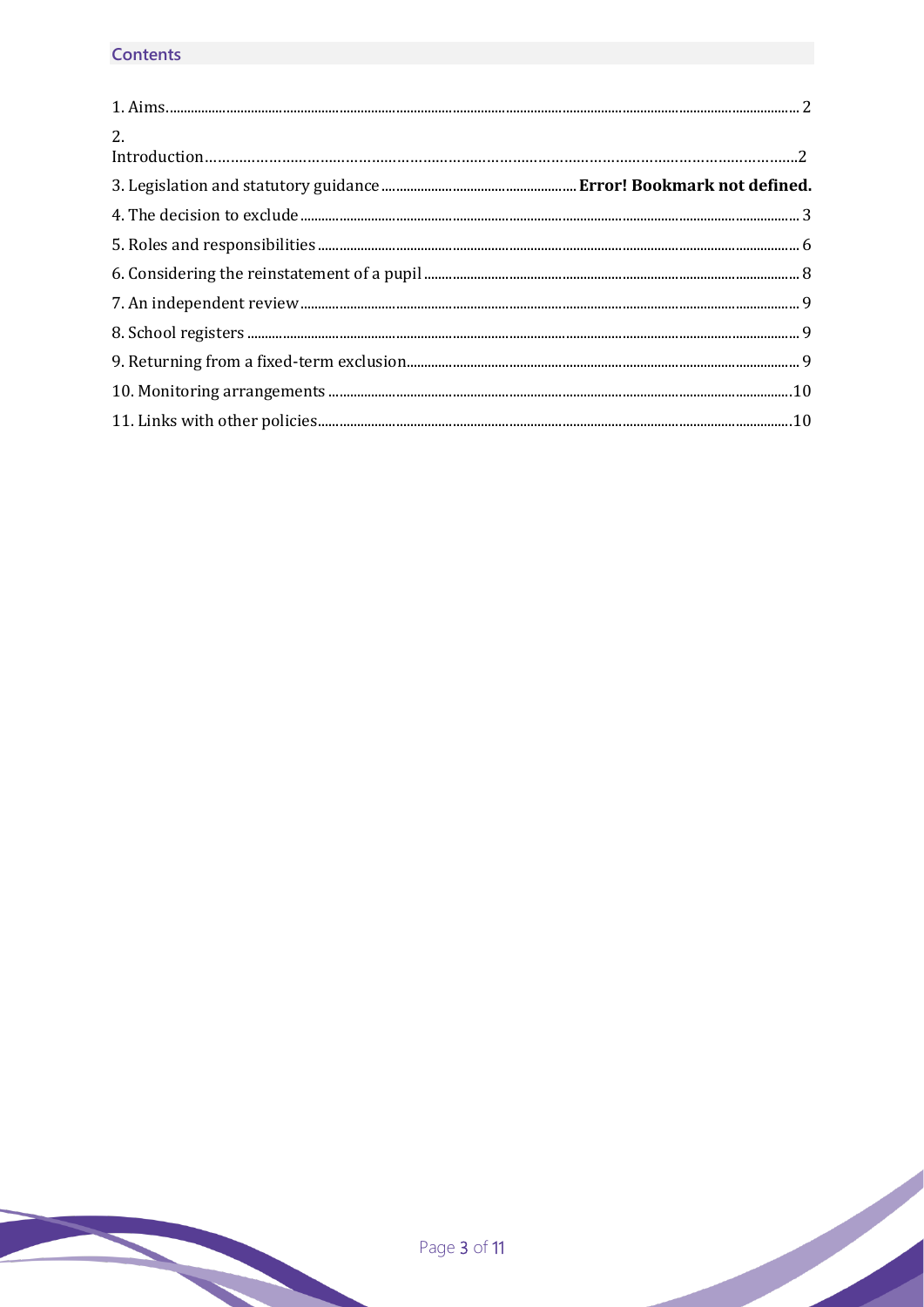#### **1 Aims**

This policy deals with the procedure and practice, which informs the School's use of exclusion. It is underpinned by the shared commitment of all members of the School community to achieve two important aims:

- 1) The first is to ensure the safety and well-being of all members of the School community, and to maintain an appropriate educational environment in which all can learn and succeed;
- 2) The second is to realise the aim of reducing the need to use exclusion as a sanction.

## **2 Introduction**

The decision to exclude a student will be taken in the following circumstances:-

(a) In response to a serious breach of the School's Behaviour Policy;

(b) If allowing the student to remain in School would seriously harm the education or welfare of the student or others in the School.

#### **3 Legislation and Statutory Guidance**

This policy is based on statutory guidance from the Department for Education: [Exclusion from](https://www.gov.uk/government/publications/school-exclusion)  [maintained schools, academies and pupil referral units \(PRUs\) in England.](https://www.gov.uk/government/publications/school-exclusion)

It is based on the following legislation, which outline schools' powers to exclude pupils:

- Section 52 of the [Education Act 2002,](http://www.legislation.gov.uk/ukpga/2002/32/section/52) as amended by the [Education Act 2011](http://www.legislation.gov.uk/ukpga/2011/21/contents/enacted)
- [The School Discipline \(Pupil Exclusions and Reviews\) \(England\) Regulations 2012](http://www.legislation.gov.uk/uksi/2012/1033/made)
- Sections 64-68 of the [School Standards and Framework Act 1998](http://www.legislation.gov.uk/ukpga/1998/31)

In addition, the policy is based on:

- Part 7, chapter 2 of the **Education and Inspections Act 2006**, which looks at parental responsibility for excluded pupils
- Section 579 of the [Education Act 1996](http://www.legislation.gov.uk/ukpga/1996/56/section/579), which defines 'school day'
- The Education (Provision of Full-Time Education for Excluded Pupils) (England) Regulations [2007,](http://www.legislation.gov.uk/uksi/2007/1870/contents/made) as amended by [The Education \(Provision of Full-Time Education for Excluded Pupils\)](http://www.legislation.gov.uk/uksi/2014/3216/contents/made)  [\(England\) \(Amendment\) Regulations 2014](http://www.legislation.gov.uk/uksi/2014/3216/contents/made)

#### **4 The decision to exclude**

Exclusion is an extreme sanction and is only administered by the Head of Education, Primary or the Headteacher. Exclusion, whether fixed term or permanent may be used for any of the following, all of which constitute examples of unacceptable conduct, and are infringements of the School's Behaviour Policy:

- Verbal abuse to Staff and others.
- Verbal abuse to students.
- Cyber bullying.
- Physical abuse to/attack on Staff.
- Physical abuse to/attack on students.
- Indecent behavior.
- Damage to property.
- Misuse of illegal drugs.
- Misuse of other substances.
- Theft.
- Serious actual or threatened violence against another student or a member of staff.
- Sexual abuse or assault.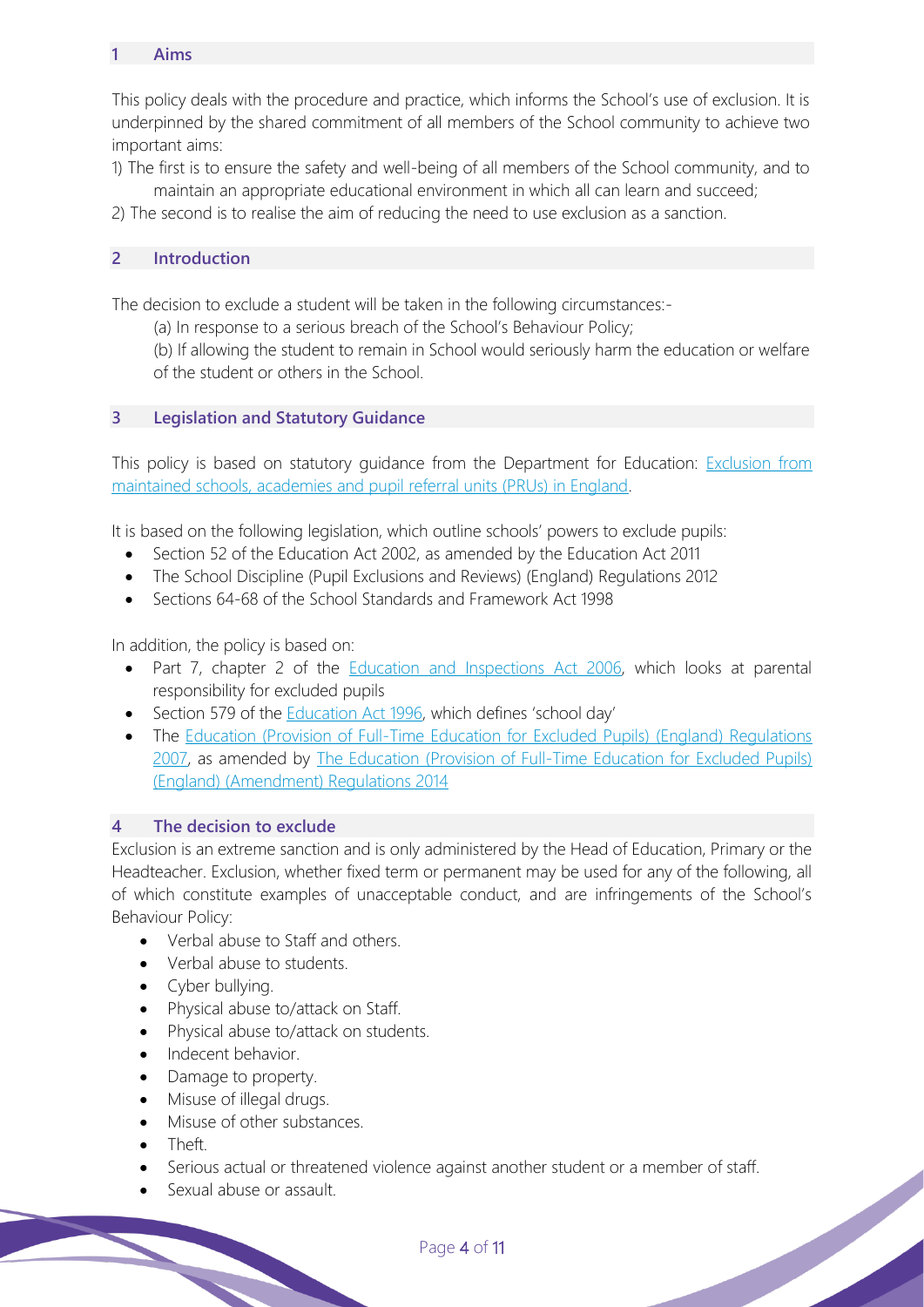- Supplying an illegal drug.
- Carrying an offensive weapon.
- Arson.
- Unacceptable behaviour which has previously been reported and for which School sanctions and other interventions have not been successful in modifying the student's behaviour.

This is not an exhaustive list and there may be other situations where the Head of Education, Primary /Headteacher makes the judgment that exclusion is an appropriate sanction.

## 4.1 Exclusion procedure

- Most exclusions are of a fixed-term nature (suspension) and are of short duration (usually between one and three days).
- The DfE regulations allow the Headteacher to exclude a student for one or more fixed periods not exceeding 45 school days in any one school year.
- The Governors have established arrangements to review promptly all permanent exclusions from the school and all suspension (fixed-term exclusions) that would lead to a student being excluded for over 15 days in a school term or missing a public examination.
- The Governors have established arrangements to review suspensions (fixed-term exclusions) which would lead to a student being excluded for over five days but not over 15 days in a school term where a parent has expressed a wish to make representations (see Complaints Policy).
- Following exclusion, parents/carers are contacted immediately where possible. A letter will be sent by post giving details of the exclusion and the date the exclusion ends. Parents have a right to make representations to the Governing Body and the LA as directed in the letter.
- A return to school meeting will be held following the expiry of the fixed term exclusion and this will involve a member of the Senior Leadership Team and other staff where appropriate.
- A suspension (fixed-term exclusion) will usually take the form of the student being required to remain at home.
- During the course of a suspension (fixed-term exclusion) where the student is to be at home, parents are advised that the student is not allowed on the school premises, and that daytime supervision is their responsibility, as parents/carers.

## 4.2 Permanent Exclusion

The decision to exclude a student permanently is a serious one. There are two main types of situations in which permanent exclusion may be considered.

- (i) The first is a final, formal step in a concerted process for dealing with disciplinary offences following the use of a wide range of other strategies, which have been used without success. It is an acknowledgement that all available strategies have been exhausted and is used as a last resort. This would include persistent and defiant misbehaviour including bullying (which would include racist or homophobic bullying) or possession and or use of an illegal drug on School premises.
- (ii) The second is where there are exceptional circumstances and it is not appropriate to implement other strategies and where it could be appropriate to permanently exclude a student for a first or 'one off' offence. These might include:
	- Serious actual or threatened violence against another student or a member of staff.

- Sexual abuse or assault.
- Supplying an illegal drug.
- Carrying an offensive weapon  $*$ .
- Arson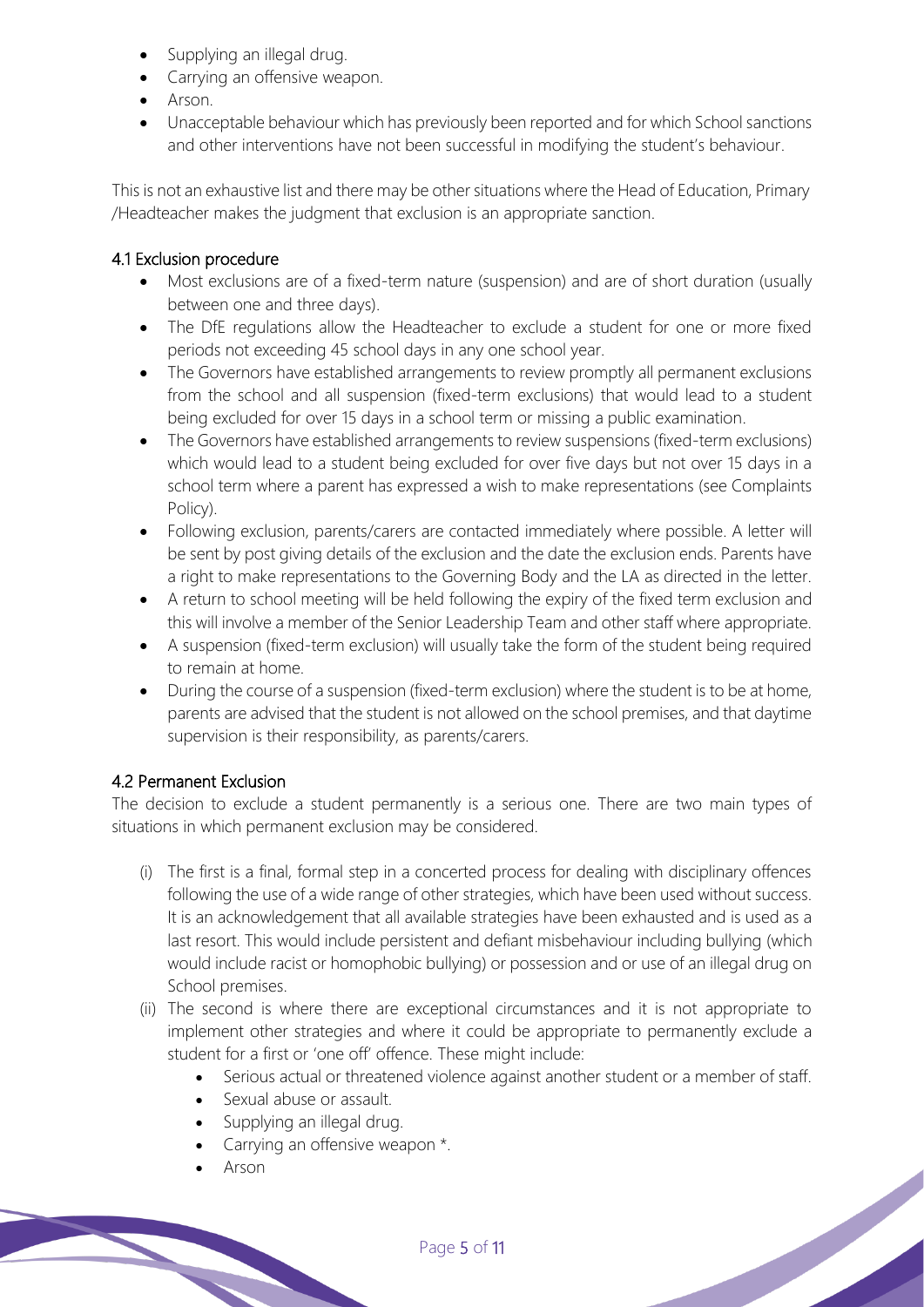The school will consider police involvement for any of the above offences.

\*Offensive weapons are defined in the Prevention of Crime Act 1953 as "any article made or adapted for causing injury to the person; or intended by the person having it with him for such use by him."

These instances are not exhaustive but indicate the severity of such offences and the fact that such behaviour seriously affects the discipline and wellbeing of the school.

#### 4.3 General factors the school considers before making a decision to exclude

Exclusion will not be imposed instantly, unless there is an immediate threat to the safety of others in the school or the student concerned. Before deciding whether to exclude a student either permanently or for a fixed period the Head of Education, Primary / Headteacher will:

- Ensure appropriate investigations have been carried out.
- Consider all the evidence available to support the allegations taking into account the Pupil Behaviour Policy and the Single Equalities Plan.
- \*Allow the student to give her/his version of events.
- Check whether the incident may have been provoked for example by bullying or by racial or sexual harassment.

#### *\*If/ where appropriate*

If the Head of Education, Primary / Headteacher is satisfied that on the balance of probabilities the student did what he or she is alleged to have done, exclusion will be the outcome.

#### 4.4 Exercise of discretion

In reaching a decision, the Head of Education, Primary / Headteacher will always look at each case on its own merits. Therefore, a tariff system, fixing a standard penalty for a particular action, is both unfair and inappropriate.

In considering whether permanent exclusion is the most appropriate sanction, the Head of Education, Primary / Headteacher will consider:

- (a) the gravity of the incident, or series of incidents, and whether it constitutes a serious breach of the School's Behaviour Policy and
- (b) the effect that the student remaining in the school would have on the education and welfare of other students and staff.

In line with its statutory duty, these same two tests of appropriateness will form the basis of the deliberations of the Governors' Pupil Discipline Committee, when it meets to consider the Head of Education, Primary / Headteacher's decision to exclude. This Committee will require the Head of Education, Primary / Headteacher to explain the reasons for the decision and will look at appropriate evidence, such as the student's school record, witness statements and the strategies used by the school to support the student prior to exclusion.

#### 4.5 Alternatives to Exclusion

Alternative strategies to exclusion are included in the Behaviour Policy. The school works closely with the Local Authority and in particular the Social, Emotional Mental Health Learning Team (SEMHL – Coventry LA) to undertake managed moves where such a course of action would be of<br>
Page 6 of 11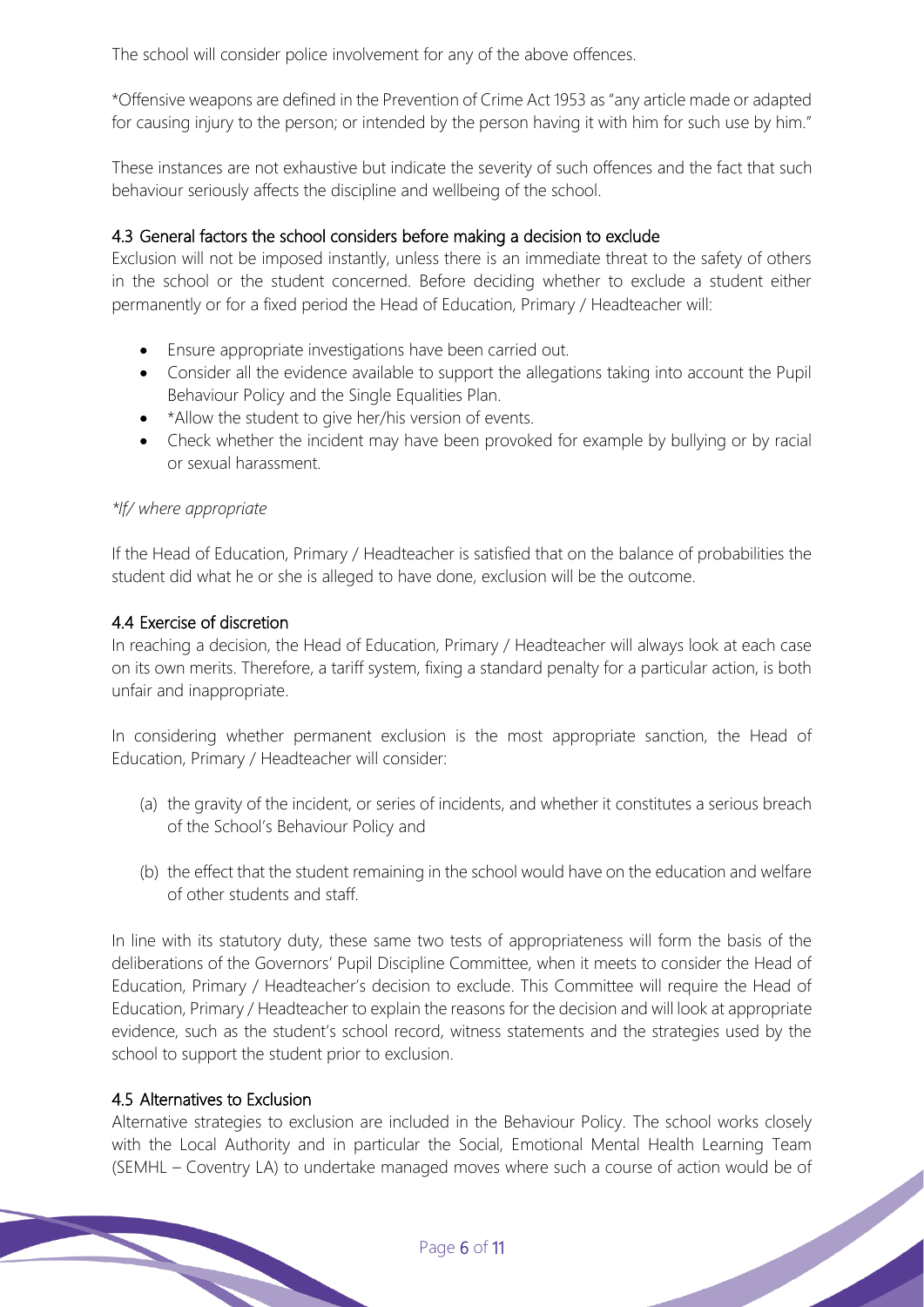benefit both to the student and the two schools concerned. However, the threat of a permanent exclusion will never be used as the means to coerce parents to move their child to another school.

#### 4.6 Lunchtime Exclusion

Students whose behaviour at lunchtime is disruptive may be excluded from the school premises for the duration of the lunchtime period. This will be treated as a suspension (fixed-term exclusion) and parents will have the same right to gain information and to appeal

#### 4.7 Behaviour Outside School

Students' behaviour outside school on school "business" for example school trips and journeys, away school sports fixtures or a work experience placement is subject to the School's Behaviour Policy. Bad behaviour in these circumstances will be dealt with as if it had taken place in School. For behaviour outside school but not on school business this policy will still have effect if there is a clear link between that behaviour and maintaining good behaviour and discipline among the student body as a whole. If students' behaviour in the immediate vicinity of the school or on a journey to and from school is poor and meets the school criteria for exclusion then the Head of Education, Primary/ Headteacher may decide to exclude.

#### 4.8 Drug Related Exclusions

In making a decision on whether or not to exclude for a drug-related offence the Head of Education, Primary /Headteacher will have regard to the school's published policy on drugs and may also seek advice from the LA's Drugs Education Advisor. The decision will depend on the precise circumstances of the case and the evidence available. In some cases, a suspension (fixed-term exclusion) will be more appropriate than permanent exclusion. The Head of Education, Primary / Headteacher will make a judgment set against the criteria in the school's Drugs Policy.

## **5 Roles and Responsibilities**

#### 5.1 The Head of Education, Primary / Headteacher Informing parents

The Head of Education, Primary / Headteacher will immediately provide the following information, in writing, to the parents of an excluded pupil:

- The reason(s) for the exclusion
- The length of a fixed-term exclusion or, for a permanent exclusion, the fact that it is permanent
- Information about parents' right to make representations about the exclusion to the governing board and how the pupil may be involved in this
- Where there is a legal requirement for the governing board to meet to consider the reinstatement of a pupil, and that parents have a right to attend a meeting, be represented at a meeting (at their own expense) and to bring a friend

## Informing the Local Governing Committee & Head of Education, Primary

The Head of Education, Primary / Headteacher will immediately notify the local governing committee and local authority, where appropriate, of:

- A permanent exclusion, including when a fixed-period exclusion is made permanent
- Exclusions which would result in the pupil being excluded for more than 15 school days in a term
- Exclusions which would result in the pupil missing a public examination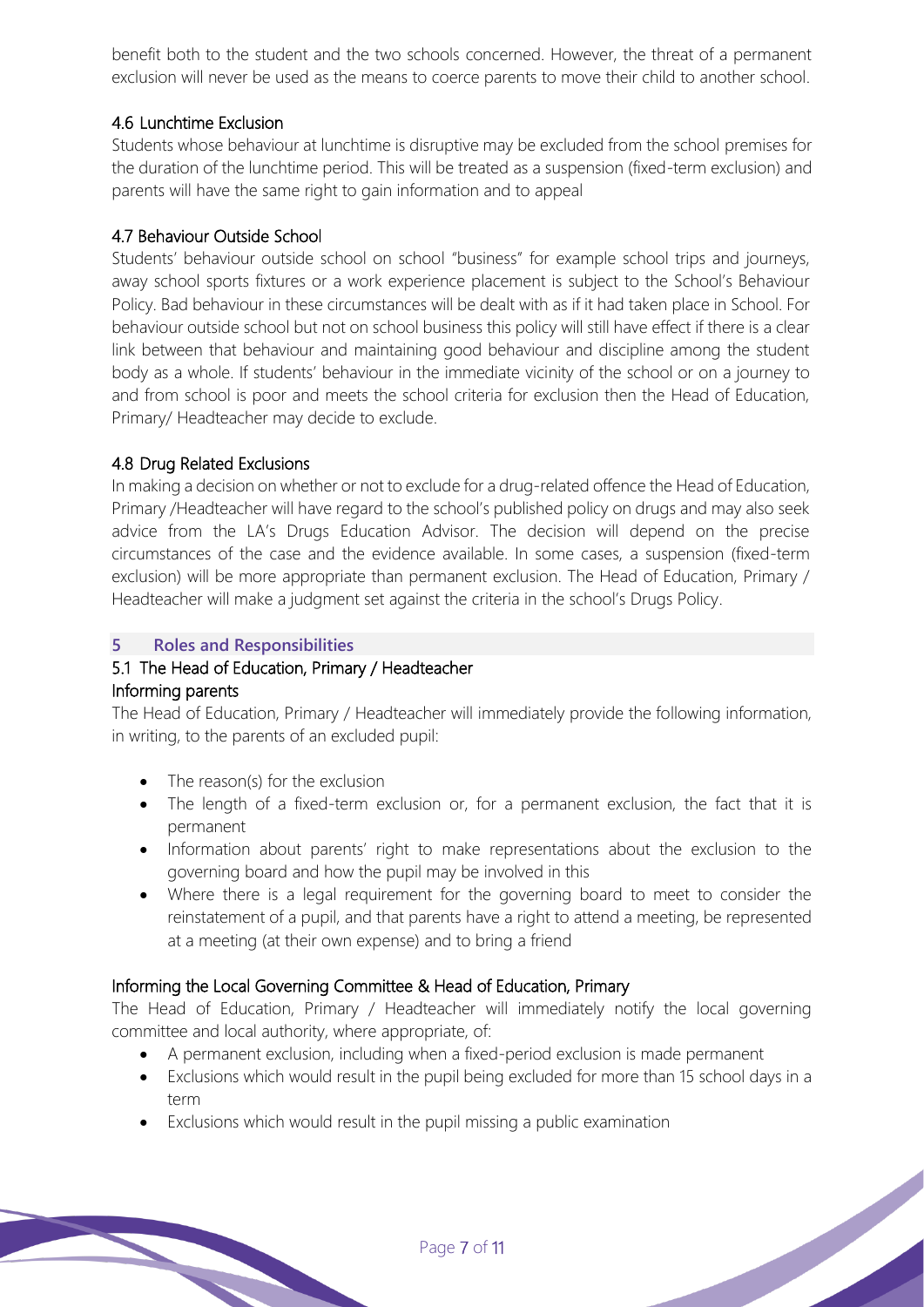For a permanent exclusion, if the pupil lives outside the LA in which the school is located, the Head of Education, Primary / Headteacher will also immediately inform the pupil's 'home authority' of the exclusion and the reason(s) for it without delay.

For all other exclusions, the Head of Education Primary / headteacher will notify the governing board and LA once a term.

#### 5.2 The Governing Committee

Responsibilities regarding exclusions is delegated to a cross Trust committee of local governing committee members – this will be with three members.

The Exclusions committee has a duty to consider the reinstatement of an excluded pupil (see section 6).

## 5.3 The LA

For permanent exclusions, the LA is responsible for arranging suitable full-time education to begin no later than the sixth day of the exclusion.

#### **6 Considering the Reinstatement of a Pupil**

The Exclusions committee will consider the reinstatement of an excluded pupil within 15 school days of receiving the notice of the exclusion if:

- The exclusion is permanent
- It is a suspension (fixed-term exclusion) which would bring the pupil's total number of school days of exclusion to more than 15 in a term
- It would result in a pupil missing a public examination

If requested to do so by parents, the Exclusion committee will consider the reinstatement of an excluded pupil within 50 school days of receiving notice of the exclusion if the pupil would be excluded from school for more than 5 school days, but less than 15, in a single term.

The Exclusions committee can either:

- Decline to reinstate the pupil, or
- Direct the reinstatement of the pupil immediately, or on a particular date

In reaching a decision, Exclusions committee will consider whether the exclusion was lawful, reasonable and procedurally fair and whether the headteacher followed their legal duties. They will decide whether or not a fact is true 'on the balance of probabilities', which differs from the criminal standard of 'beyond reasonable doubt', as well as any evidence that was presented in relation to the decision to exclude.

Minutes will be taken of the meeting, and a record of evidence considered kept. The outcome will also be recorded on the pupil's educational record.

The Exclusions committee will notify, in writing, the headteacher, parents and the LA of its decision, along with reasons for its decision, without delay.

Where an exclusion is permanent, the Exclusions committee decision will also include the following: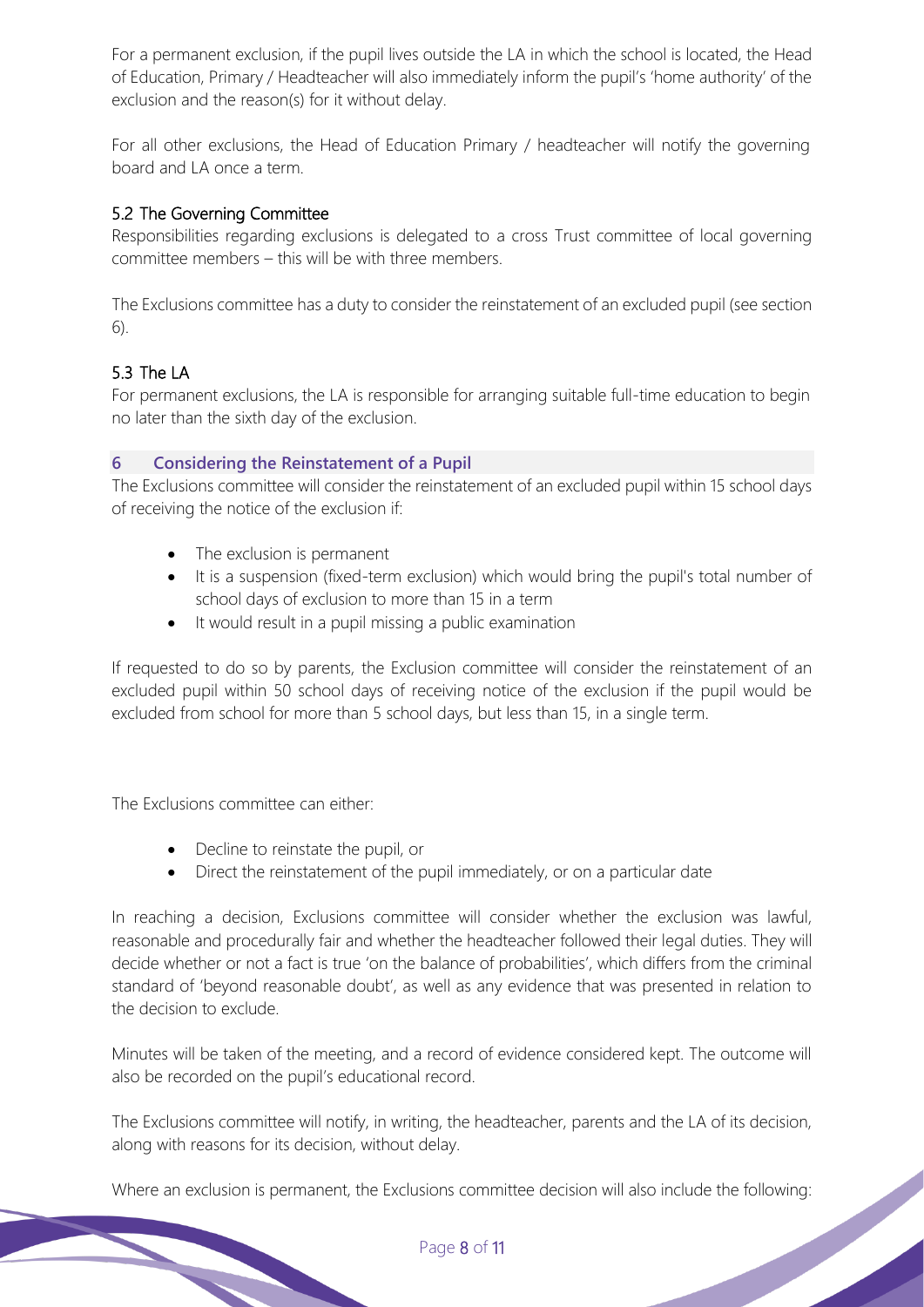- The fact that it is permanent
- Notice of parents' right to ask for the decision to be reviewed by an independent review panel, and:
	- o The date by which an application for an independent review must be made
	- o The name and address to whom an application for a review should be submitted
	- o That any application should set out the grounds on which it is being made and that, where appropriate, reference to how the pupil's SEN are considered to be relevant to the exclusion
	- o That, regardless of whether the excluded pupil has recognised SEN, parents have a right to require the Trust to appoint an SEN expert to attend the review.
	- o Details of the role of the SEN expert and that there would be no cost to parents for this appointment
	- o That parents must make clear if they wish for an SEN expert to be appointed in any application for a review
	- o That parents may, at their own expense, appoint someone to make written and/or oral representations to the panel, and parents may also bring a friend to the review
- That if parents believe that the exclusion has occurred as a result of discrimination, they may make a claim under the Equality Act 2010 to the first-tier tribunal (special educational needs and disability), in the case of disability discrimination, or the county court, in the case of other forms of discrimination. A claim of discrimination made under these routes should be lodged within 6 months of the date on which the discrimination is alleged to have taken place.

#### **7 An independent review**

If parents apply for an independent review, the Trust will arrange for an independent panel to review the decision of the governing board not to reinstate a permanently excluded pupil.

Applications for an independent review must be made within 15 school days of notice being given to the parents by the exclusions committee of its decision to not reinstate a pupil.

The panel's decision can be decided by a majority vote. In the case of a tied decision, the chair has the casting vote.

#### **8 School Registers**

A pupil's name will be removed from the school admissions register if:

- 15 school days have passed since the parents were notified of the exclusion panel's decision to not reinstate the pupil and no application has been made for an independent review panel, or
- The parents have stated in writing that they will not be applying for an independent review panel.

Where an application for an independent review has been made, the governing board will wait until that review has concluded before removing a pupil's name from the register.

Where alternative provision has been made for an excluded pupil and they attend it, code B (education off-site) or code D (dual registration) will be used on the attendance register.

Where excluded pupils are not attending alternative provision, code E (absent) will be used.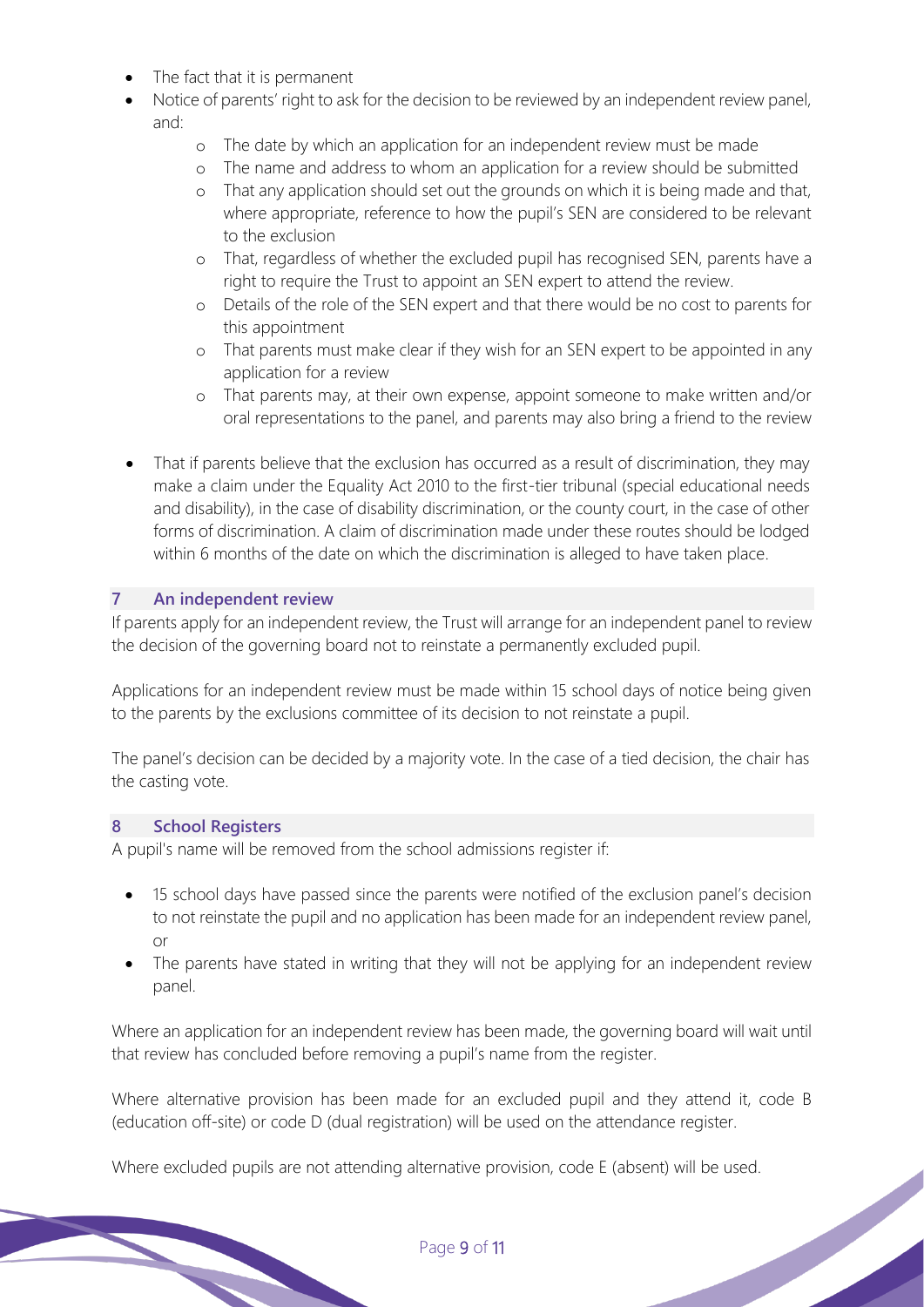#### **9 Returning from a suspension (fixed term exclusion)**

Following a fixed-term exclusion, a re-integration meeting will be held involving the pupil, parents, a member of senior staff and other staff, where appropriate.

The following measures may be implemented when a pupil returns from a fixed-term exclusion:

- Agreeing a behaviour contract
- Looking at additional in-school or external support
- Seeking further advice guidance from the Local Authority. This might include accessing the Fair Access Panel or considering a managed school move.

#### **10 Monitoring arrangements**

The Head of Education Primary monitors the number of exclusions every term and reports back to the Board of Directors and Local Governing Committee. They also liaise with the local authority to ensure suitable full-time education for excluded pupils.

This policy will be reviewed by Head of Education Primary every two years. At every review, the policy will be shared with the governing board.

#### **11 Links with other policies**

This exclusions policy is linked to our

- Behaviour and Discipline Policy
- Behaviour and Physical Intervention Policy
- SEN Policy and Information Report

#### **11 Monitoring**

This policy will be reviewed every two years or sooner if necessary.

• Ban the parent from the school site